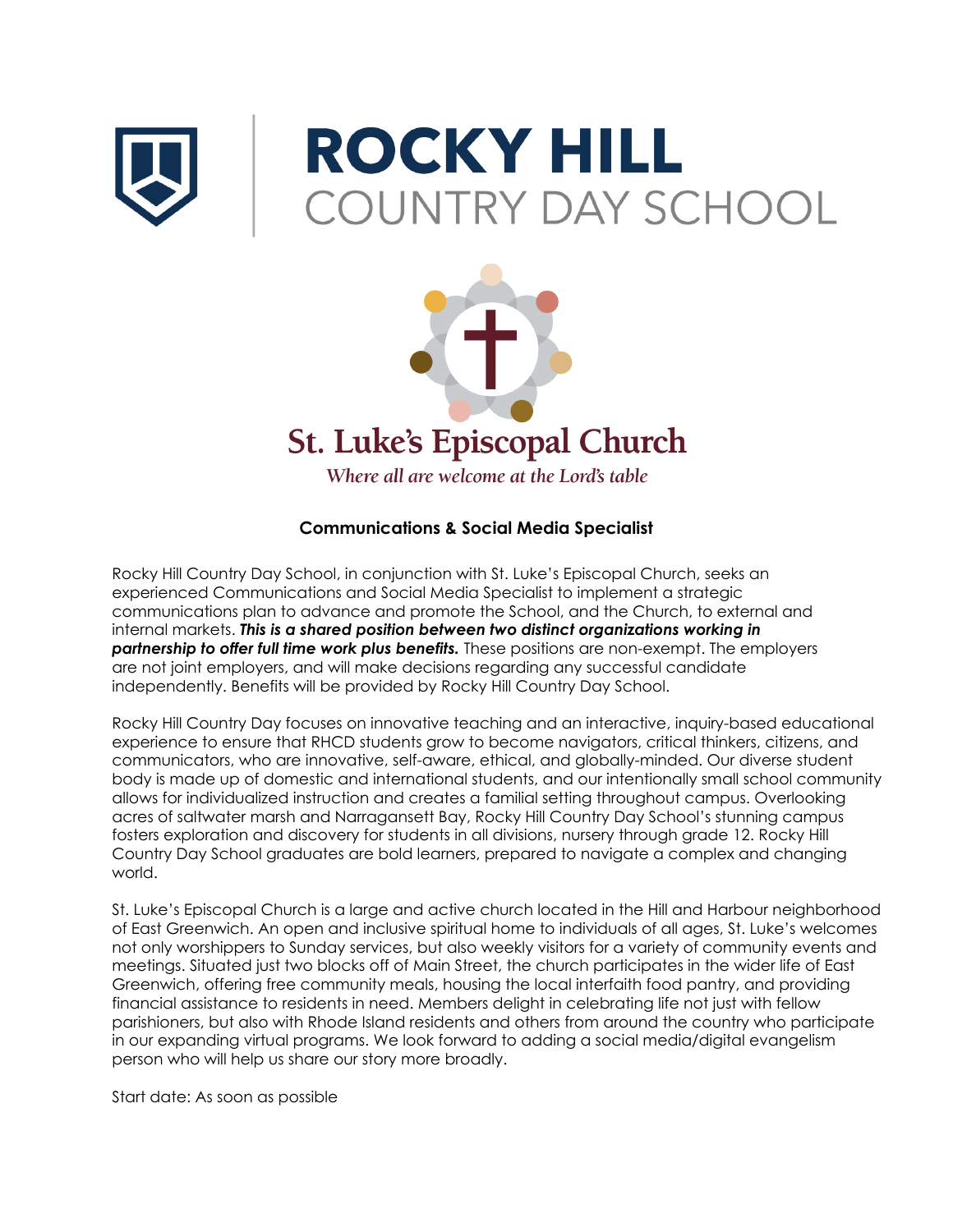### **Essential Duties and Responsibilities at RHCD (32 hours/week):**

- Create and publish content on all RHCD social media platforms, including Facebook, Instagram, Linkedin, and Twitter.
- Schedule daily posts for each site, draft copy, publish approved messages, organize content flow, and distribute across channels.
- Moderate and respond to reader/audience comments.
- Implement social media strategy and leverage diverse content (video, text, and images) to engage audiences/networks and expand RHCD's online presence.
- Discover, track, and report on best performing posts and monitor social metrics
- Support the Development and Alumni offices as social media liaison, and monitor RHCD Alumni social media channels
- Manage press coverage, including writing press releases.
- Produce a monthly electronic newsletter with assistance from a copy editor.
- Serve as Project Manager for an annual magazine, under the direction of the Director of Communications/Global Impact Adviser and the Marketing Consultant, communicating with authors, coordinating publication, and other associated tasks.
- Assist with communications related to various special events.
- Work collaboratively with other departments to promote the School with strategic vision and a brand identity.
- Report to the Director of Communications/Global Impact Adviser.
- Perform other duties as assigned by, and in support of, the Head of School.

### **Essential Duties and Responsibilities at St. Luke's (8 hours/week):**

- Develop and build a social media strategy that connects with multi-generational demographics.
- Maintain a social media presence for each demographic, posting in a regular and timely manner on a variety of social media platforms.
- Collaborate with the Rector and program heads to stay current on relevant church activities.
- Work with parishioners on a weekly basis to acquire current social media assets.
- Collaborate with the web designer to ensure coherency between the website and social media postings.
- Review monthly social media analytics and make adjustments to the strategy as needed.
- Collaborate with virtual worship producers to post and maximize the benefits of this asset.
- Attend church at least two Sundays a month on average (9:30 11:30)

### **The candidate will possess the following:**

- Understanding of social media analytics and SEO
- Proficiency with all Social Media platforms (Facebook, Instagram, Twitter, LinkedIn), as well as Hootsuite (and/or Hubspot, Buffer)
- Excellent written and verbal communication and copyright skills, including understanding of specific social media word limitations, unique characters, trending topics and hashtags.
- Strong interpersonal, organizational, with attention to detail and follow through.
- The ability to collaborate easily and openly with others, while also being self-directed,in a fast-paced, results-driven team.
- Excellent judgment and responsiveness.
- The ability to maintain confidentiality.
- An innovative, growth mindset.